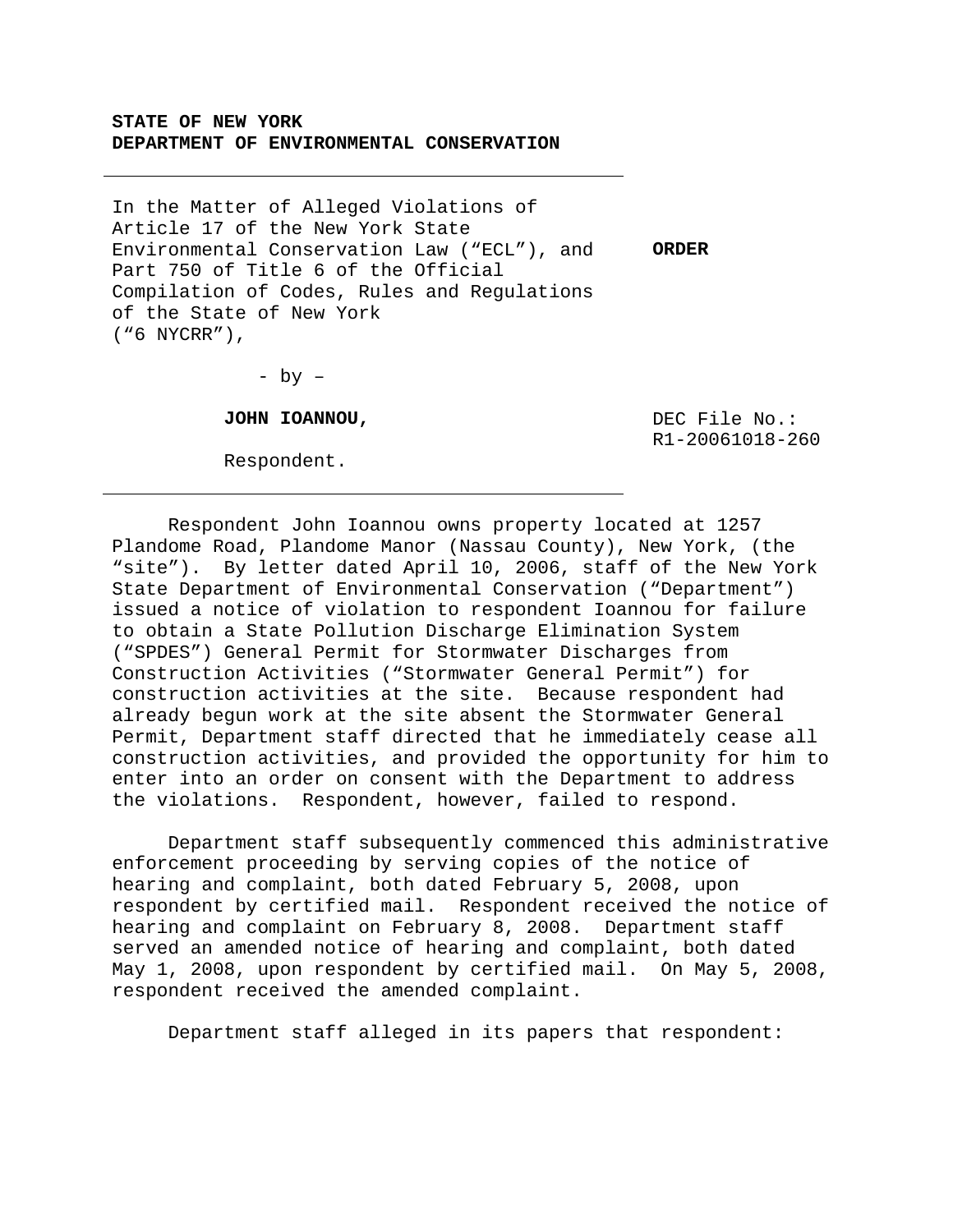- − discharged stormwater at the site without the required Stormwater General Permit, in violation of ECL 17-0505 and 6 NYCRR 750-1.4, on March 22, 2006;
- − discharged stormwater at the site without the required Stormwater General Permit, in violation of ECL 17-0505 and 6 NYCRR part 750, on April 25, 2006; and
- − discharged stormwater at the site without the required Stormwater General Permit, in violation of ECL 17-0803 and 6 NYCRR 750-1.4, on April 25, 2006.

The February 5, 2008 notice of hearing advised respondent to file an answer within 20 days of the receipt of the complaint. Pursuant to 6 NYCRR 622.4(a), respondent's time to answer the complaint expired on February 28, 2008, and was not extended by Department staff. Respondent failed to file an answer.

 The May 1, 2008 amended notice of hearing advised respondent to file an answer within 20 days of the receipt of the amended complaint. Pursuant to 6 NYCRR 622.4(a), respondent's time to answer the amended complaint expired on May 26, 2008, and was not extended by Department staff. Respondent again failed to file an answer.

 With a cover letter dated October 2, 2008, Department staff provided the Office of Hearings and Mediation Services with copies of its September 26, 2008 motion for default judgment, together with supporting papers. This matter was assigned to Administrative Law Judge ("ALJ") Daniel P. O'Connell, who prepared the attached default summary report. I adopt the ALJ's report as my decision in this matter, subject to the following comments.

 Department staff's papers reference respondent's failure to obtain the Stormwater General Permit prior to his commencement of construction activities at the site. The activities included clearing, grading and excavating resulting in land disturbance of equal to or greater than one acre (see document entitled "Appendix 'I'" in Exhibit A to the Affirmation of Assistant Regional Attorney Kari Wilkinson, Esq., dated September 26, 2008 ["Wilkinson Affirmation"]). Department staff papers detail respondent's lack of cooperation, including his failure to respond to the proposed order on consent to address the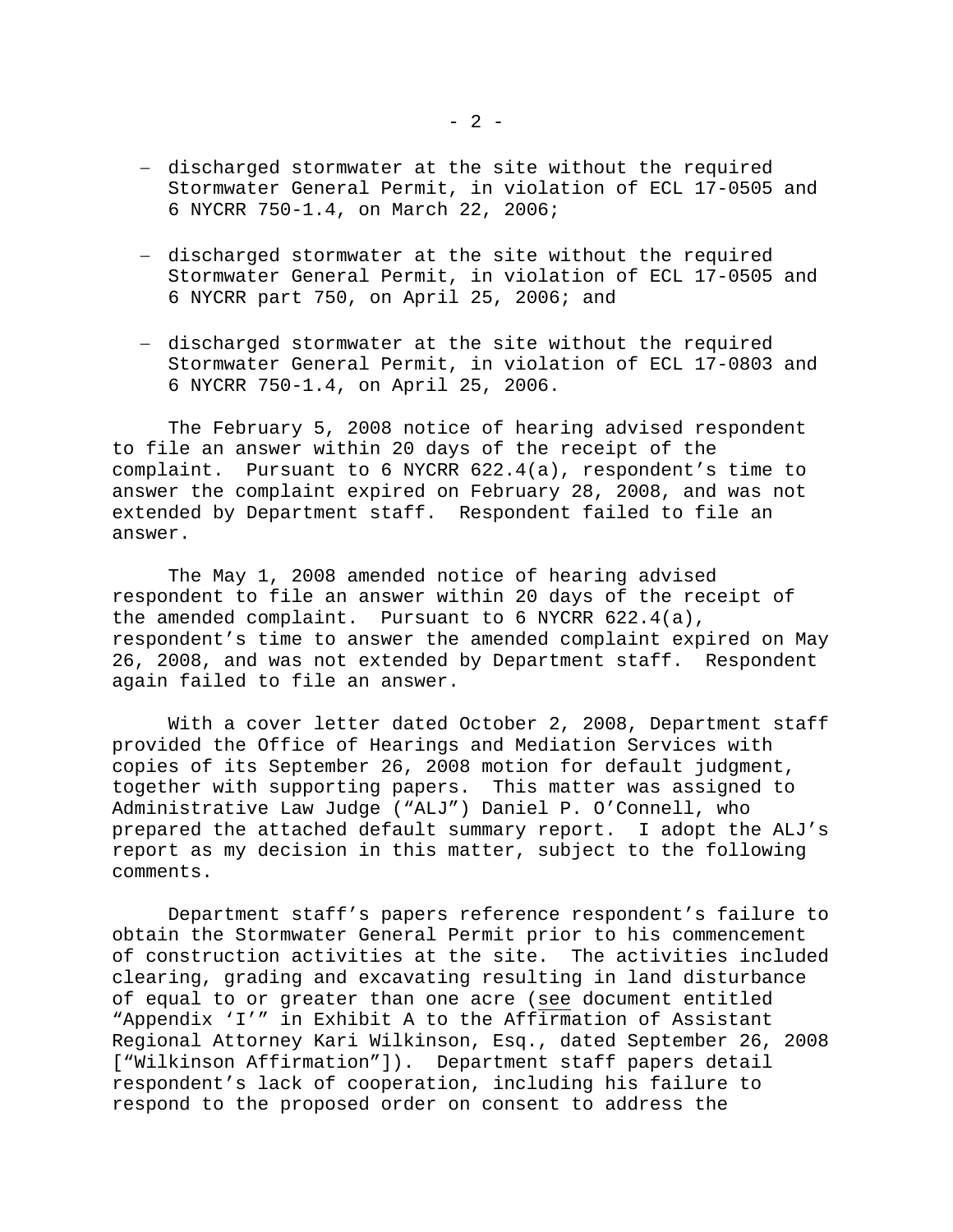violations, file any responding papers in this administrative enforcement proceeding, or attend the pre-hearing conference (see generally Wilkinson Affirmation). Accordingly, Department staff is requesting a civil penalty of one hundred twelve thousand, five hundred dollars (\$112,500).

 ECL 71-1929 provides that a person who violates any of the provisions of, or who fails to perform any duty imposed by, titles 1 through 11 and title 19 of article 17 or the rules, regulations, orders or determinations of the commissioner promulgated thereto, shall be liable to a penalty of up to \$37,500 per day for each violation. Department staff has alleged violations of ECL 17-0505 (which prohibits certain acts without a valid SPDES permit), 17-0803 (which prohibits discharge of pollutants to the waters of the state without a SPDES permit), and 6 NYCRR 750-1.4 (requirements to obtain a SPDES permit) in this proceeding.

The ALJ found that respondent's ongoing construction activity without a stormwater general permit represented a continuing violation of ECL article 17 and 6 NYCRR 750-1.4 for the period from March 22, 2006 until April 25, 2006. Accordingly, per day penalties under ECL 71-1929 may properly be imposed (see, e.g., Matter of MB Recycling Unlimited, Inc., Order of the Commissioner, at 2 [August 2, 1993]). Because the continuing violation extended more than a month, ECL 71-1929 would authorize imposing a penalty of greater than one million dollars. Department staff's requested penalty of \$112,500 is within the allowable maximum, and supported by this record. Accordingly, I do not have to reach the question, in considering the calculation of the penalty, whether violations of ECL 17- 0505 and ECL 17-0803, which statutory provisions are cited by staff, are separate offenses authorizing the imposition of multiple penalties for violations arising out of the same course of conduct.

With respect to the civil penalty, I am directing respondent to submit payment of the civil penalty to the Department within thirty (30) days of service of this order upon him.

 In addition, ECL 71-1929 provides that a person who violates article 17 of the ECL or its regulations may be enjoined from continuing such a violation. Department staff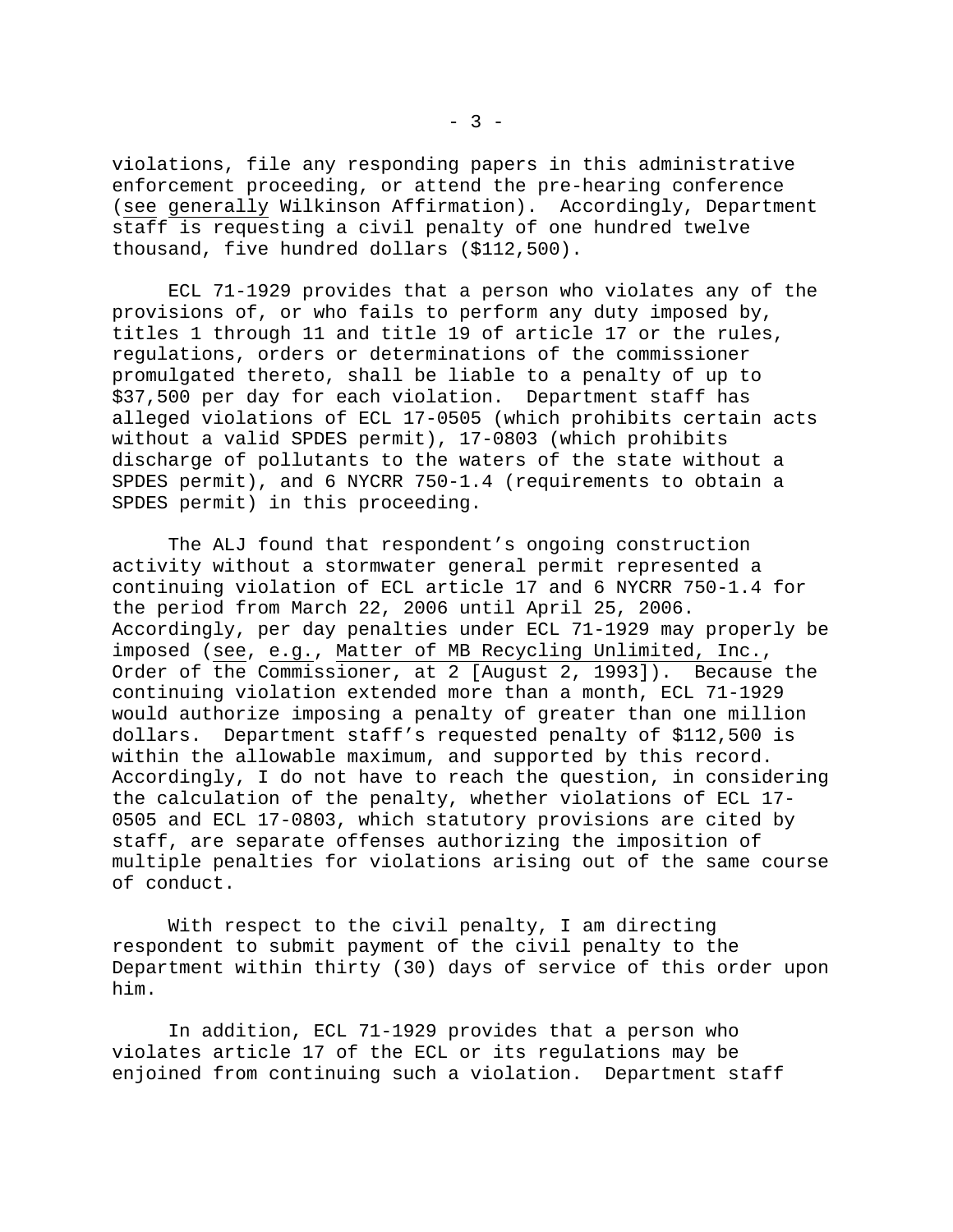requested that respondent be directed to cease all construction activities at the site until he obtains the required Stormwater General Permit. It is unclear on this record whether respondent has completed construction activities or is continuing to engage in onsite activities that would require a Stormwater General Permit. Accordingly, I am directing respondent, within thirty days of the service of this order upon him, to notify Department staff in writing whether any construction activities that were part of the activities identified in Department staff's 2006 notice of violation are ongoing at the site ("notification"). If such activities are ongoing, respondent is to cease immediately all such activities and provide Department staff with a completed Stormwater General Permit notice of intent form and stormwater pollution prevention plan, together with the notification.

**NOW, THEREFORE**, having considered this matter and being duly advised, it is **ORDERED** that:

- I. Pursuant to 6 NYCRR 622.15, Department Staff's motion for a default judgment is granted.
- II. Respondent John Ioannou is adjudged to be in default and to have waived the right to a hearing in this enforcement proceeding. Accordingly, the allegations against respondent, as set forth in Department staff's complaint dated May 1, 2008, are deemed to have been admitted by respondent.
- III. Respondent John Ioannou is adjudged to have violated ECL 17-0505 and 17-0803 and 6 NYCRR 750-1.4 with respect to construction activities at 1257 Plandome Road, Plandome Manor, New York.
	- IV. Respondent John Ioannou is assessed a civil penalty of one hundred twelve thousand, five hundred dollars (\$112,500). The civil penalty is due and payable within thirty (30) days after service of this order upon respondent. Payment of the civil penalty shall be by cashier's check, certified check, or money order drawn to the order of the "New York State Department of Environmental Conservation" and mailed or hand-delivered to Kari Wilkinson, Esq., Assistant Regional Attorney, NYSDEC – Region 1, Stony Brook University, 50 Circle Road, Stony Brook, New York 11790- 3409.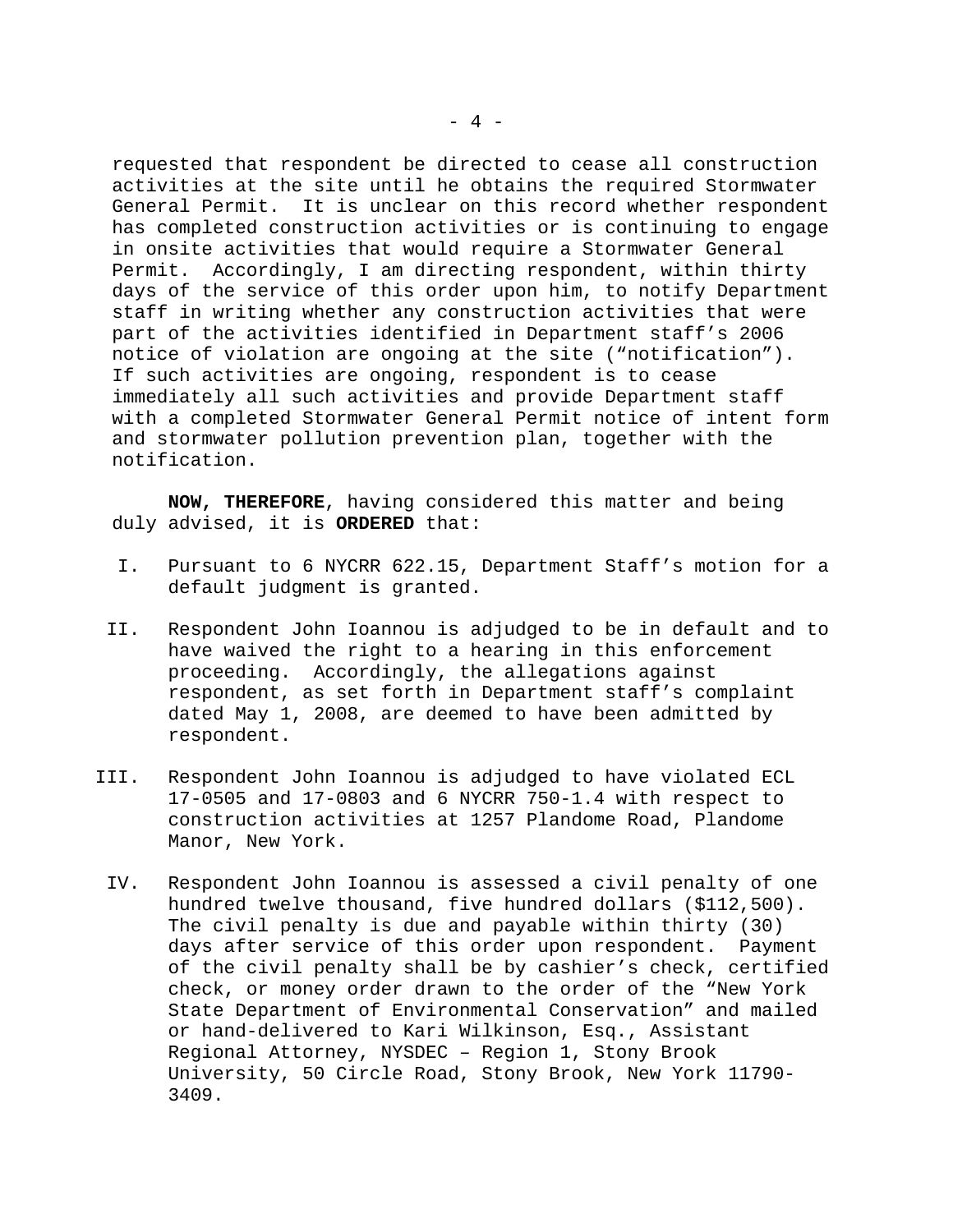- V. Respondent, within thirty days of the service of this order upon him, shall notify Department staff in writing whether any construction activities that were part of the activities identified in Department staff's 2006 notice of violation are ongoing at the site ("notification"). If such activities are ongoing, respondent shall immediately cease such activities and provide Department staff with a completed Stormwater General Permit notice of intent and stormwater pollution prevention plan, together with the notification.
- VI. All communications from respondent to the Department concerning this order shall be directed to Kari Wilkinson, Esq., Assistant Regional Attorney, NYSDEC – Region 1, Stony Brook University, 50 Circle Road, Stony Brook, New York 11790-3409.
- VII. The provisions, terms, and conditions of this order shall bind respondent John Ioannou and his agents, successors and assigns, in any and all capacities.

For the New York State Department Of Environmental Conservation

/s/

By: \_\_\_\_\_\_\_\_\_\_\_\_\_\_\_\_\_\_\_\_\_\_\_\_\_\_\_\_\_\_

Alexander B. Grannis Commissioner

Dated: Albany, New York November 19, 2009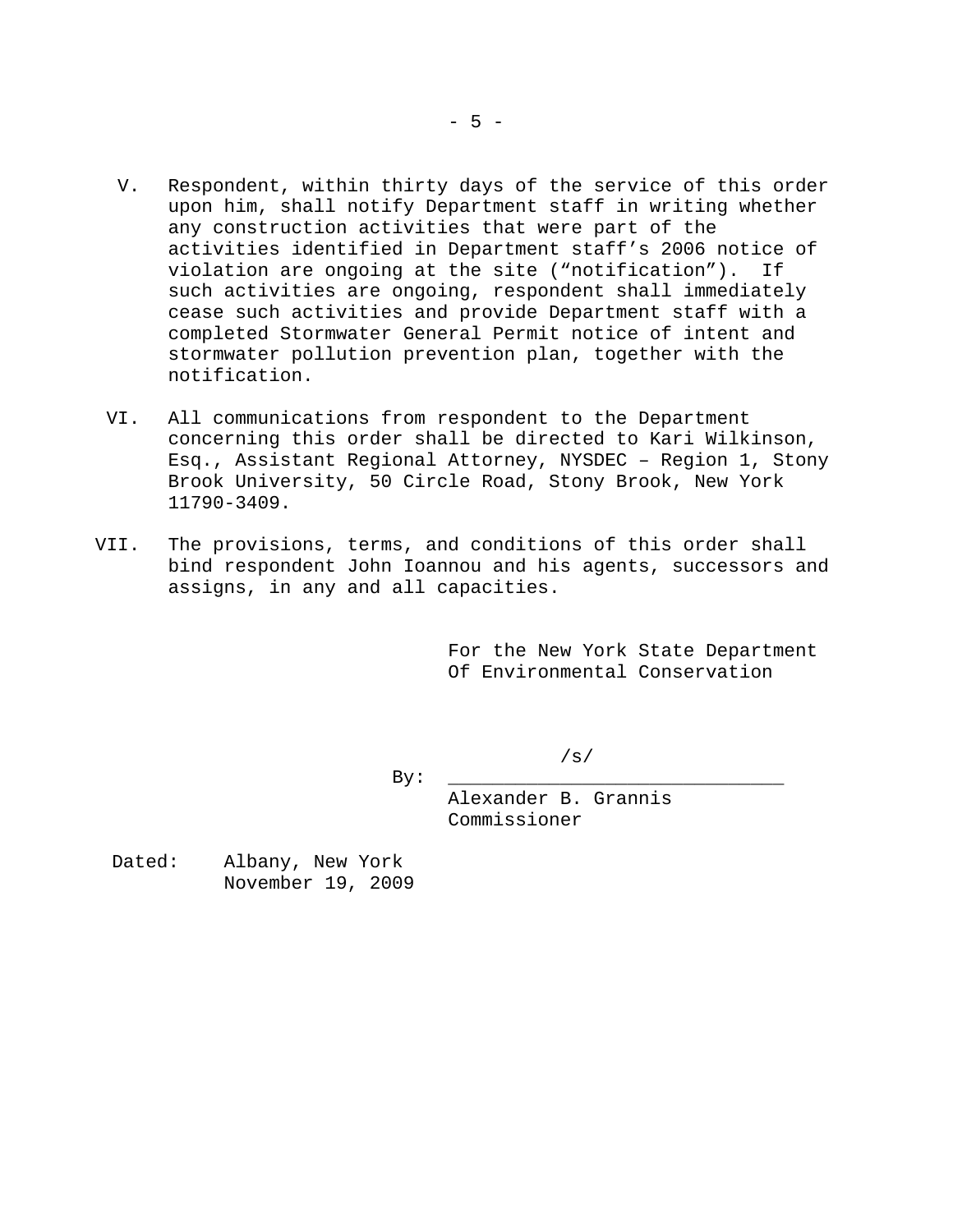# **STATE OF NEW YORK DEPARTMENT OF ENVIRONMENTAL CONSERVATION**

In the Matter of Alleged Violations of the New York State Environmental Conservation Law Article 17, and Title 6 of the Official Compilation of Codes, Rules and Regulations of the State of New York Part 750

Default Summary Report

- by –

**JOHN IOANNOU**, Respondent.

 DEC File Nos.: R1-20061018-260

#### **Proceedings**

 Staff from the Region 1 Office of the Department of Environmental Conservation (Department staff) commenced this administrative enforcement proceeding by serving a notice of hearing and complaint, both dated February 5, 2008, by certified mail, return receipt requested upon John Ioannou (Respondent). Subsequently, Department staff served an amended notice of hearing and complaint, both dated May 1, 2008 by certified mail, return receipt requested upon Respondent.

 The February 8, 2008 complaint and the May 1, 2008 amended complaint allege that Respondent owns property at 1257 Plandome Road, Plandome Manor (Nassau County), New York (the site). According to the May 1, 2008 amended complaint, Respondent violated provisions of the New York State Environmental Conservation Law (ECL) article 17 and title 6 of the Official Compilation of Codes, Rules and Regulations of the State of New York (6 NYCRR) part 750 when he failed to obtain a General State Pollutant Discharge Elimination System (SPDES) permit from the Department before undertaking construction activities at the site. For the alleged violations, Department staff requests an order from the Commissioner that assesses a civil penalty of \$112,500 and enjoins Respondent from undertaking any work at the site until he obtains the required SPDES permit.

# **Motion for Default Judgment**

 With a cover letter dated October 2, 2008, Department staff provided the Office of Hearings and Mediation Services with a motion for default judgment and supporting papers. This matter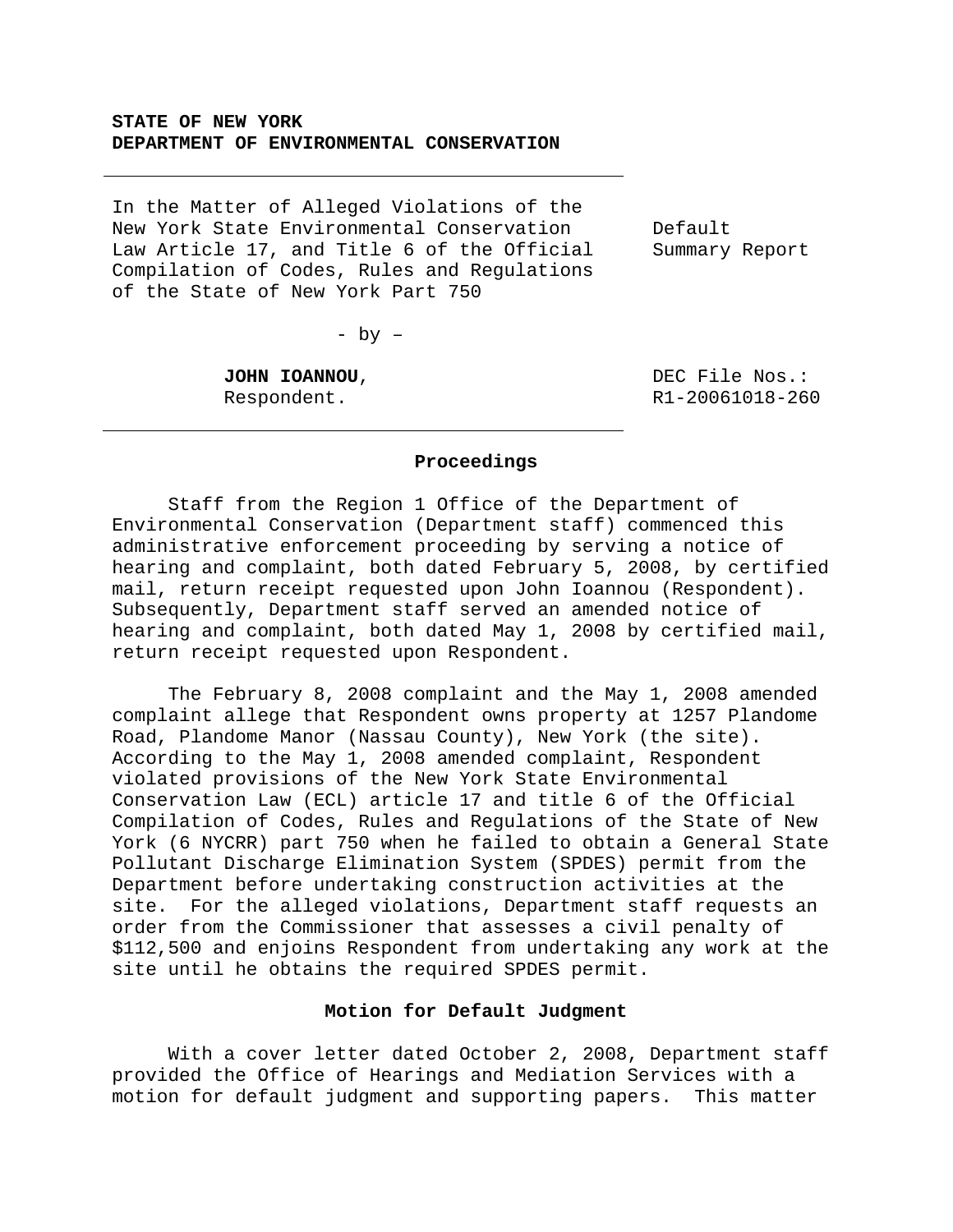was assigned to me on October 15, 2008. Staff's motion papers consist of the following documents:

- 1. Notice of motion for default judgment and order, dated September 26, 2008.
- 2. Motion for default judgment and order, dated September 26, 2008.
- 3. Affirmation in support of the motion for default judgment and order by Kari Wilkinson, Esq., Assistant Regional Attorney, dated September 26, 2008, with attached Exhibits A through G:
	- a. Exhibit A is a copy of a cover letter dated April 10, 2006 from William H. Spitz, Regional Water Manager, DEC Region 1, with attached notice of violation, and proposed order on consent sent to Respondent by certified mail, return receipt requested;
	- b. Exhibit B is a signed copy of the domestic return receipt for the February 5, 2008 notice of hearing and complaint;
	- c. Exhibit C is a copy of the US Postal Service track and confirm results concerning delivery of the February 5, 2008 notice of hearing and complaint;
	- d. Exhibit D is a copy of the February 5, 2008 notice of hearing and complaint;
	- e. Exhibit E is a signed copy of the domestic return receipt for the May 1, 2008 amended notice of hearing and complaint;
	- f. Exhibit F is a copy of the May 1, 2008 amended notice of hearing and complaint; and
	- g. Exhibit G is a draft order.

 Pursuant to 6 NYCRR 622.15(a), a respondent's failure either to appear at a pre-hearing conference (*see* 6 NYCRR 622.8), or to file a timely answer to a complaint constitutes a default and waiver of a respondent's right to a hearing. Under these circumstances, Department staff may move for a default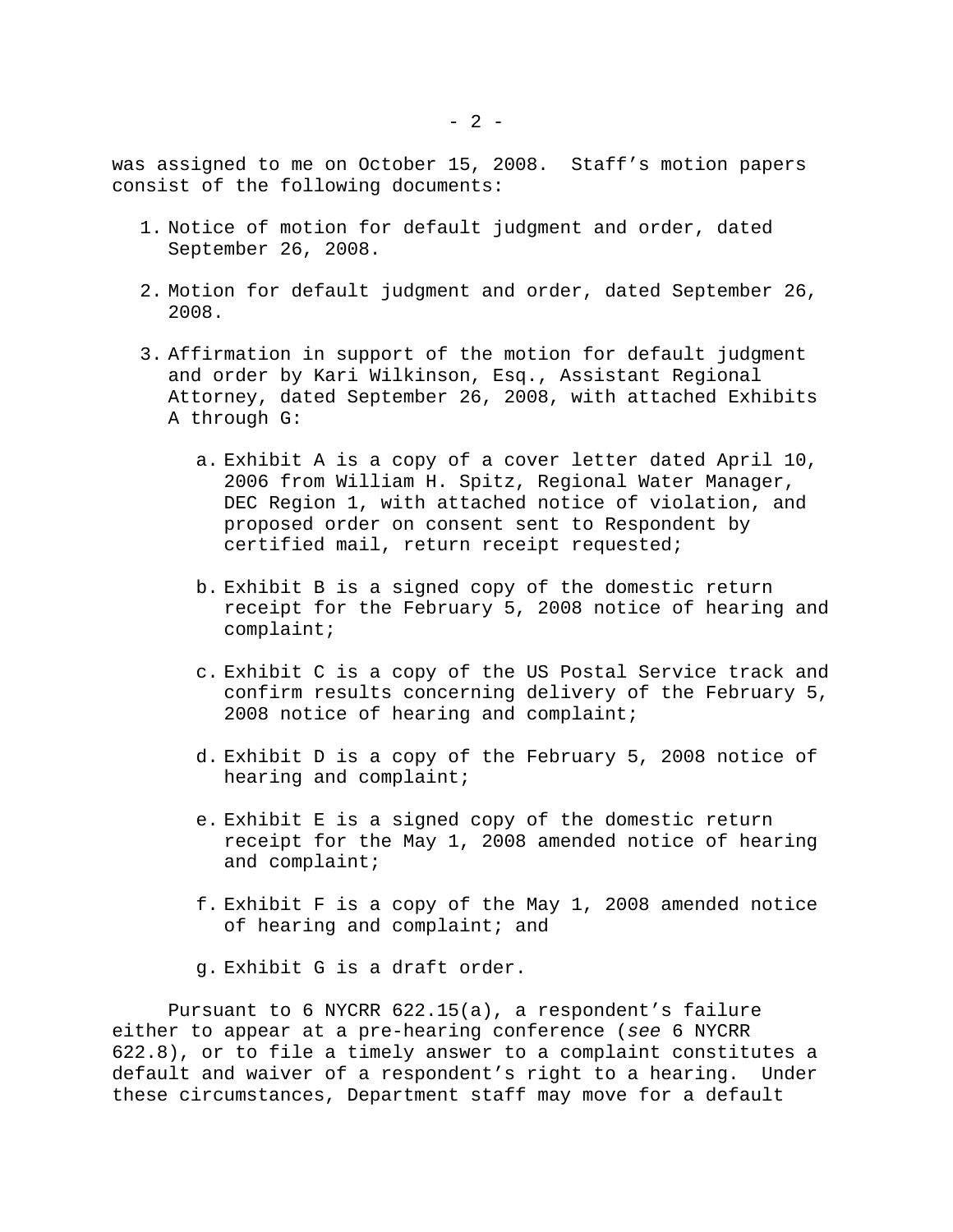judgment. Staff's motion must include: (1) proof of service of the notice of hearing and complaint;  $(2)$  proof of the respondent's failure either to appear at a pre-hearing conference or to file a timely answer; and (3) a proposed order (*see* 6 NYCRR 622.15[b]).

# I. Commencement of the Enforcement Proceeding and Service of the Motion for Default Judgment

 For the following reasons, Staff has met the requirements set forth in 6 NYCRR 622.15. Exhibit B, which is a signed copy of the domestic return receipt, and Exhibit C, which is a copy of the US Postal Service track and confirm results, demonstrate that Staff served the February 5, 2008 notice of hearing and complaint by certified mail, return receipt requested. This method of service is authorized by 6 NYCRR 622.3(a)(3). Accordingly, Staff duly commenced the captioned administrative enforcement proceeding (*see* 6 NYCRR 622.3[a][1]).

 The February 5, 2008 notice of hearing advised Respondent that he must file an answer within 20 days of the receipt of the complaint (Exhibit D). Respondent received the February 5, 2008 notice of hearing and complaint on February 8, 2008 (Exhibit C). Therefore, his answer was due by February 28, 2008.

 As noted above, Exhibit E is a signed copy of the domestic return receipt concerning the May 1, 2008 amended notice of hearing and complaint. Exhibit E demonstrates that Department staff served the May 1, 2008 amended notice of hearing and complaint upon Respondent by certified mail, return receipt requested (see 6 NYCRR 622.3[a][3]).

 With respect to the May 1, 2008 amended notice of hearing, Respondent was advised that he must file an answer within 20 days of the receipt of the amended complaint (Exhibit F), which he received on May 5, 2008 (Exhibit E). Accordingly, Respondent's answer was due by May 26, 2008.

 Ms. Wilkinson's September 26, 2008 affirmation demonstrates that Respondent answered neither the February 5, 2008 complaint (¶ 6), nor the amended May 1, 2008 complaint (¶ 11). In the absence of any answer from Respondent, I conclude that, pursuant to 6 NYCRR 622.15(a), Respondent has defaulted and waived his right to a hearing.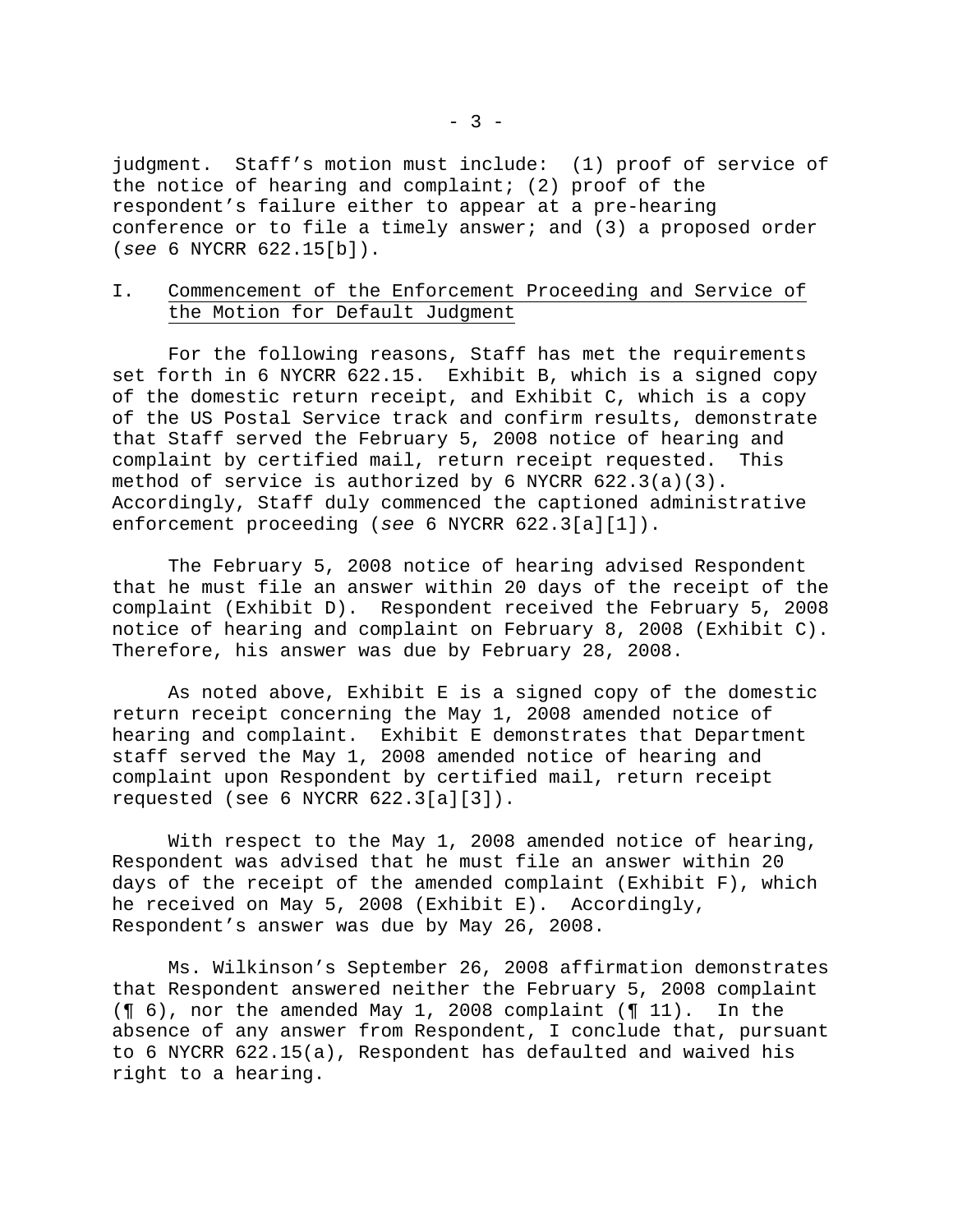Finally, Staff submitted a proposed order, as required by 6 NYCRR 622.15(b) (Exhibit G).

 Section 622.15 does not prescribe the circumstances under which a defaulting respondent is entitled to notice of Department staff's motion for default judgment. In *Matter of Makhan Singh and L.I.C. Petroleum, Inc.* (Decision and Order, March 19, 2004, at 2-3), the Commissioner reviewed CPLR 3215(g)(1), which requires notice of an application for default judgment only where the defending party has appeared, or where more than one year has elapsed between the date of the default and the motion. These circumstances are not relevant here. Accordingly, Department staff was not required to serve a copy of the September 26, 2008 motion for default judgment upon Respondent. $^{\rm 1}$ 

#### II. Liability

i<br>Li

 After the administrative law judge (ALJ) concludes that the requirements outlined at 6 NYCRR 622.15 have been met, the ALJ must then determine whether the complaint states a claim upon which relief may be granted, and must consider whether the requested civil penalty and remediation are warranted and sufficiently supported (*Matter of Alvin Hunt*, Decision and Order, July 25, 2006, at 4-5). Upon review of the motion papers, I conclude that the May 1, 2008 amended complaint states claims upon which the Commissioner may grant the relief requested by Staff.

 In the May 1, 2008 amended complaint, Department staff alleges three violations. ECL 17-0505 prohibits making or using point sources that discharge into the waters of the State without first obtaining the SPDES permit required by ECL 17- 0701. The implementing regulations mirror the requirement to obtain a permit (*see* 6 NYCRR 750-1.4[a]), and expressly state that a permit is required to control stormwater discharges (*see* 6 NYCRR 750-1.4[b]). Department staff asserts that Respondent violated ECL 17-0505 and 6 NYCRR 750-1.4 on March 22, 2006 and

<sup>1</sup> Recently, the Commissioner revisited the notice question in *Matter of Derrick Dudley* (Decision and Order, dated July 24, 2009). In *Dudley* (at 2), the Commissioner directed Staff in all administrative enforcement proceedings to serve motions for default judgment upon respondents and their representatives (if known) even where such service is not required under CPLR 3215(g)(1). The Commissioner's directive, which became effective on August 24, 2009, is not applicable to this proceeding.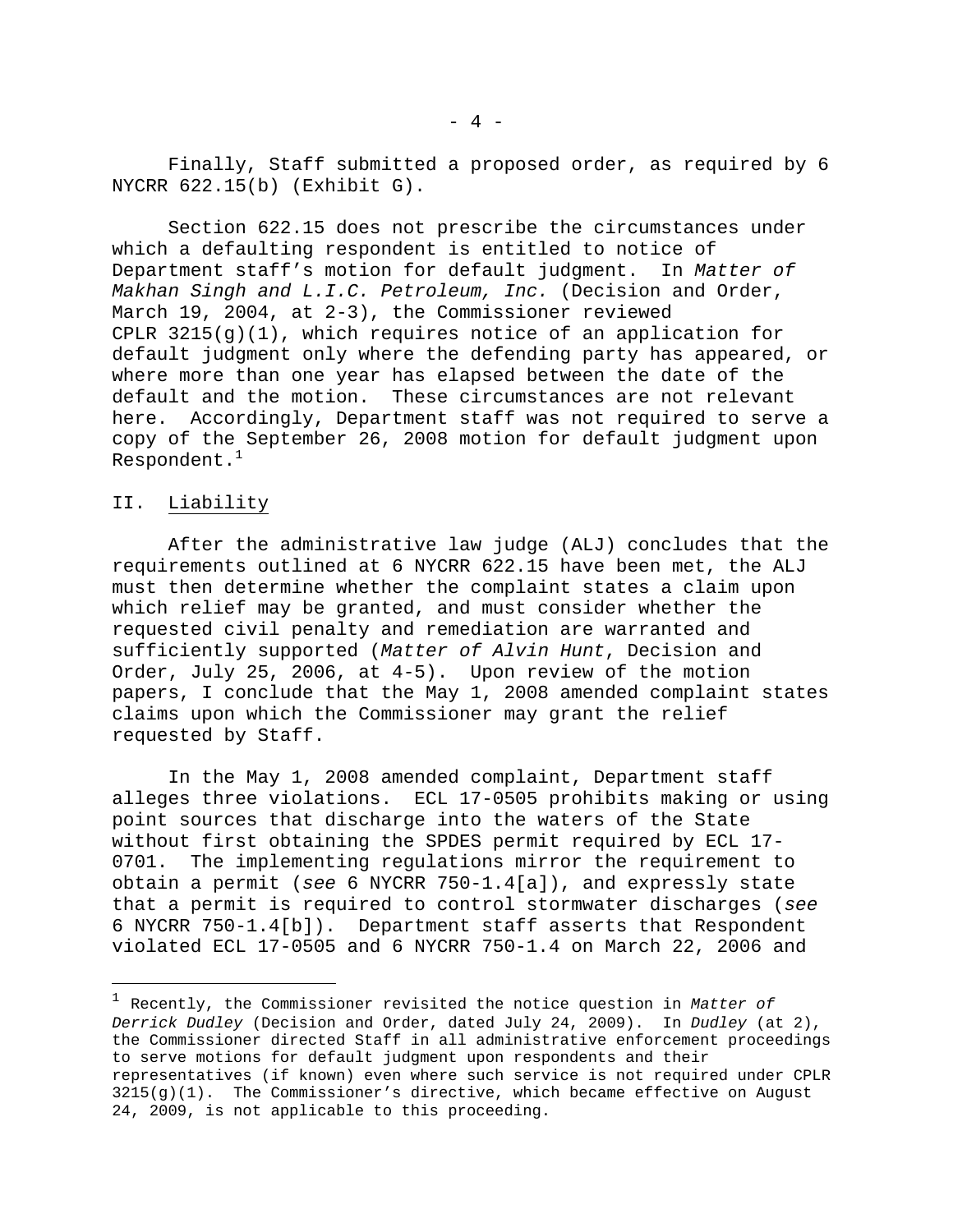again on April 25, 2006, when he allegedly failed to obtain the required SPDES permit prior to undertaking construction activities at the site. Each day that a violation occurs constitutes a separate violation (*see* ECL 71-1929[1]).

 ECL 17-0803 prohibits the discharge of pollutants to the waters of the State from any outlet or point source without a SPDES permit. As the third violation, Staff alleges that Respondent violated ECL 17-0803 and 6 NYCRR 750-1.4 on or about April 25, 2006 when he discharged pollutants to the waters of the State from an outlet or point sources without a SPDES permit.

 Proof of the allegations concerning liability is not required pursuant to 6 NYCRR 622.15. However, where, as here, Staff's motion papers include evidence to support the factual assertions underlying the claims of liability, the Commissioner has determined that the evidence may be examined to confirm whether the claims are meritorious. (*see Alvin Hunt*, supra at 7.)

 As noted above, Exhibit A is a copy of Department staff's cover letter dated April 10, 2006 to Respondent. Staff enclosed, with the April 10, 2006 cover letter, a notice of violation, and a draft order on consent. These documents, which Department staff sent to Respondent by certified mail, return receipt requested (Wilkinson Affirmation, ¶ 2), advised him that a violation of ECL Article 17, and the implementing regulations, 6 NYCRR part 750, had occurred at the site on March 22, 2006 due to his failure to obtain a general SPDES permit for stormwater discharges from construction activities permit. The alleged violation is summarized in Appendix I, which is attached to the notice of violation (*see* Exhibit A). In addition, the Department staff directed Respondent to cease all activities at the site until he obtained the required SPDES permit.

 Staff's April 10, 2006 letter and enclosures provided Respondent with the opportunity to settle the alleged violation, and advised Respondent to execute and return the proposed draft order on consent within 15 days from receipt of the notice of violation (*see* Exhibit A). Respondent did not respond to the notice of violation. Consequently, Staff asserts in the May 1, 2008 amended complaint that Respondent violated ECL 17-0505 and 6 NYCRR part 750 a second time on April 25, 2006, which is 15 days after Department staff requested that Respondent return a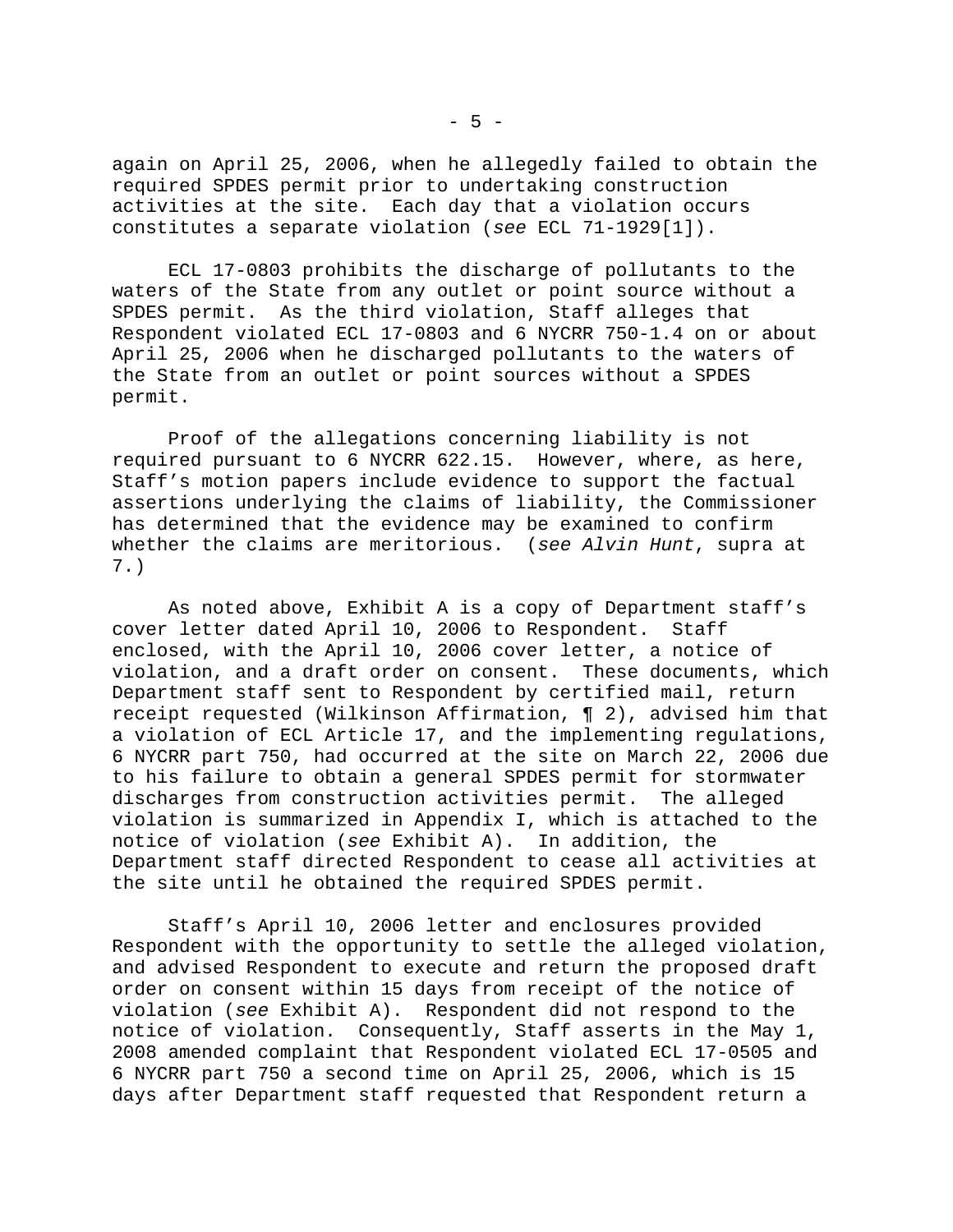signed copy of the proposed draft order on consent (*see* Exhibit F,  $9^{th}$  paragraph; Wilkinson Affirmation ¶ 3). Subsequently, Department staff commenced the captioned matter by duly serving the February 5, 2008 notice of hearing and complaint (Exhibits B, C and D; Wilkinson Affirmation ¶¶ 4-5), and later served the May 1, 2008 amended notice of hearing and complaint (Exhibits E and F; Wilkinson Affirmation ¶¶ 9-10).

 I conclude that the factual allegations of the May 1, 2008 amended complaint state meritorious claims that Respondent violated provisions of ECL article 17 and implementing regulations on March 22, 2006 that continued until April 25, 2006 when Respondent undertook construction activities on the site without the required SPDES permit. Therefore, the Commissioner may grant default judgment against Respondents on the issue of liability.

# III. Relief

### A. Civil Penalty

 In the May 1, 2008 amended complaint, Staff requests an order from the Commissioner that would assess a total civil penalty of \$112,500, and direct Respondent to cease and desist any further construction activities on the site until he obtains the required general SPDES permit. To support the civil penalty request, Staff refers to ECL 71-1929, which authorizes a civil penalty not to exceed \$37,500 per day for each violation, and that each day a violation continues is considered a separate violation.

 In her September 26, 2008 affirmation (¶ 15), Ms. Wilkinson states that Staff is seeking the maximum single day penalty for each of the three violations alleged in the May 1, 2008 amended complaint. In addition, Ms. Wilkinson argued that the requested civil penalty is consistent with the Department's enforcement objectives.

 Upon review of Staff's motion papers, I conclude that Department staff has provided a reasoned explanation for the requested civil penalty, particularly given the continuous nature of the violation. Moreover, Staff's request is within the potential maximum penalty authorized by law. Therefore, the Commissioner should assess a total civil penalty of \$112,500.